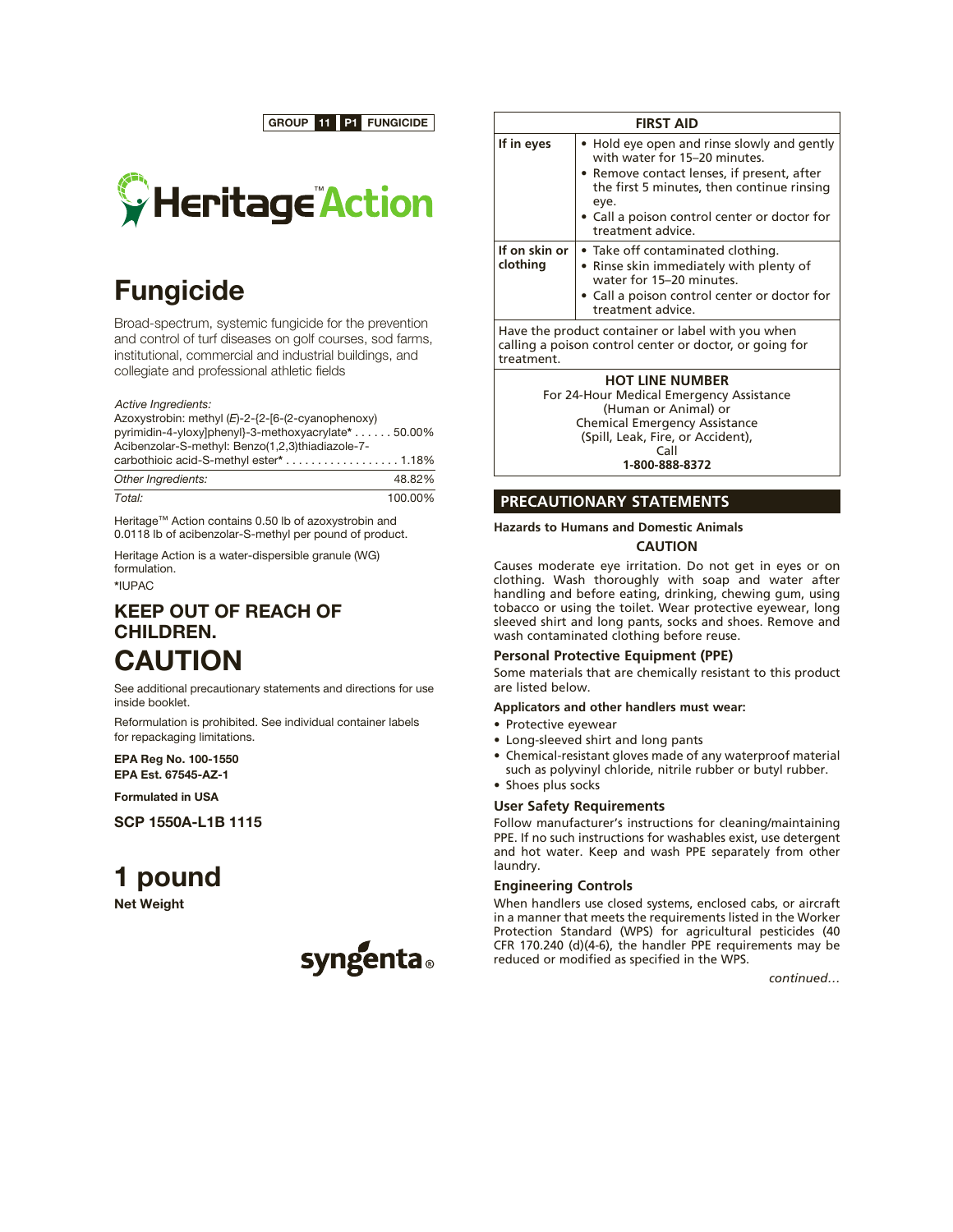## **PRECAUTIONARY STATEMENTS** *(continued)*

#### **User Safety Recommendations Users should:**

- Wash hands before eating, drinking, chewing gum, using tobacco or using the toilet. Wash thoroughly with soap and water after handling.
- Remove clothing/PPE immediately if pesticide gets inside. Then wash thoroughly and put on clean clothing.
- Remove PPE immediately after handling this product. Wash the outside of gloves before removing. As soon as possible, wash thoroughly and change into clean clothing.

#### **Environmental Hazards**

This pesticide is toxic to freshwater and estuarine/marine fish and aquatic invertebrates. Azoxystrobin can be persistent for several months or longer.

Do not apply directly to water, or to areas where surface water is present, or to intertidal areas below the mean highwater mark. Drift and runoff may be hazardous to aquatic organisms in neighboring areas. Do not contaminate water when disposing of equipment wash water or rinsate.

#### **Groundwater Advisory**

Azoxystrobin and a degradate of azoxystrobin are known to leach through soil to groundwater under certain conditions as a result of label use. This chemical may leach into groundwater if used in areas where soils are permeable, particularly where the water table is shallow.

#### **Surface Water Advisory**

This product may impact surface water quality due to run-off of rain water. This is especially true for poorly draining soils and soils with shallow groundwater. This product is classified as having a high potential for reaching surface water via run-off for several months or more after application. A level, well-maintained vegetative buffer strip between areas to which this product is applied and surface water features, such as ponds, streams and springs, will reduce the potential loading of azoxystrobin and a degradate of azoxystrobin from run-off water and sediment. Run-off of this product also will be reduced by avoiding applications when rainfall or irrigation is expected to occur within 48 hours.

Notify state and/or Federal authorities and Syngenta immediately if you observe any adverse environmental effects due to use of this product.

#### **Physical or Chemical Hazards**

Do not use with or store near any oxidizing agents. Hazardous chemical reactions may occur.

## **CONDITIONS OF SALE AND LIMITATION OF WARRANTY AND LIABILITY**

**NOTICE:** Read the entire Directions for Use and Conditions of Sale and Limitation of Warranty and Liability before buying or using this product. If the terms are not acceptable, return the product at once, unopened, and the purchase price will be refunded.

The Directions for Use of this product must be followed carefully. It is impossible to eliminate all risks inherently associated with the use of this product. Crop injury, ineffectiveness or other unintended consequences may result because of such factors as manner of use or application, weather or crop conditions, presence of other materials or other influencing factors in the use of the product, which are beyond the control of SYNGENTA CROP PROTECTION, LLC or Seller. To the extent permitted by applicable law, Buyer and User agree to hold SYNGENTA and Seller harmless for any claims relating to such factors.

SYNGENTA warrants that this product conforms to the chemical description on the label and is reasonably fit for the purposes stated in the Directions for Use, subject to the inherent risks referred to above, when used in accordance with directions under normal use conditions. To the extent permitted by applicable law: (1) this warranty does not extend to the use of the product contrary to label instructions or under conditions not reasonably foreseeable to or beyond the control of Seller or SYNGENTA, and (2) Buyer and User assume the risk of any such use. TO THE EXTENT PERMITTED BY APPLICABLE LAW, SYNGENTA MAKES NO WARRANTIES OF MERCHANTABILITY OR OF FITNESS FOR A PARTICULAR PURPOSE NOR ANY OTHER EXPRESS OR IMPLIED WARRANTY EXCEPT AS WARRANTED BY THIS LABEL.

To the extent permitted by applicable law, in no event shall SYNGENTA be liable for any incidental, consequential or special damages resulting from the use or handling of this product. **TO THE EXTENT PERMITTED BY APPLICABLE LAW, THE EXCLUSIVE REMEDY OF THE USER OR BUYER, AND THE EXCLUSIVE LIABILITY OF SYNGENTA AND SELLER FOR ANY AND ALL CLAIMS, LOSSES, INJURIES OR DAMAGES (INCLUDING CLAIMS BASED ON BREACH OF WARRANTY, CONTRACT, NEGLIGENCE, TORT, STRICT LIABILITY OR OTHERWISE) RESULTING FROM THE USE OR HANDLING OF THIS PRODUCT, SHALL BE THE RETURN OF THE PURCHASE PRICE OF THE PRODUCT OR, AT THE ELECTION OF SYNGENTA OR SELLER, THE REPLACEMENT OF THE PRODUCT.**

SYNGENTA and Seller offer this product, and Buyer and User accept it, subject to the foregoing Conditions of Sale and Limitation of Warranty and Liability, which may not be modified except by written agreement signed by a duly authorized representative of SYNGENTA.

## **DIRECTIONS FOR USE**

It is a violation of Federal Law to use this product in a manner inconsistent with its labeling.

#### **FAILURE TO FOLLOW THE USE DIRECTIONS AND PRECAUTIONS ON THIS LABEL MAY RESULT IN PLANT INJURY OR POOR DISEASE CONTROL.**

DO NOT apply this product in a way that will contact workers or other persons, either directly or through drift. Only protected handlers may be in the area during application. For any requirements specific to your State or Tribe, consult the agency responsible for pesticide regulation.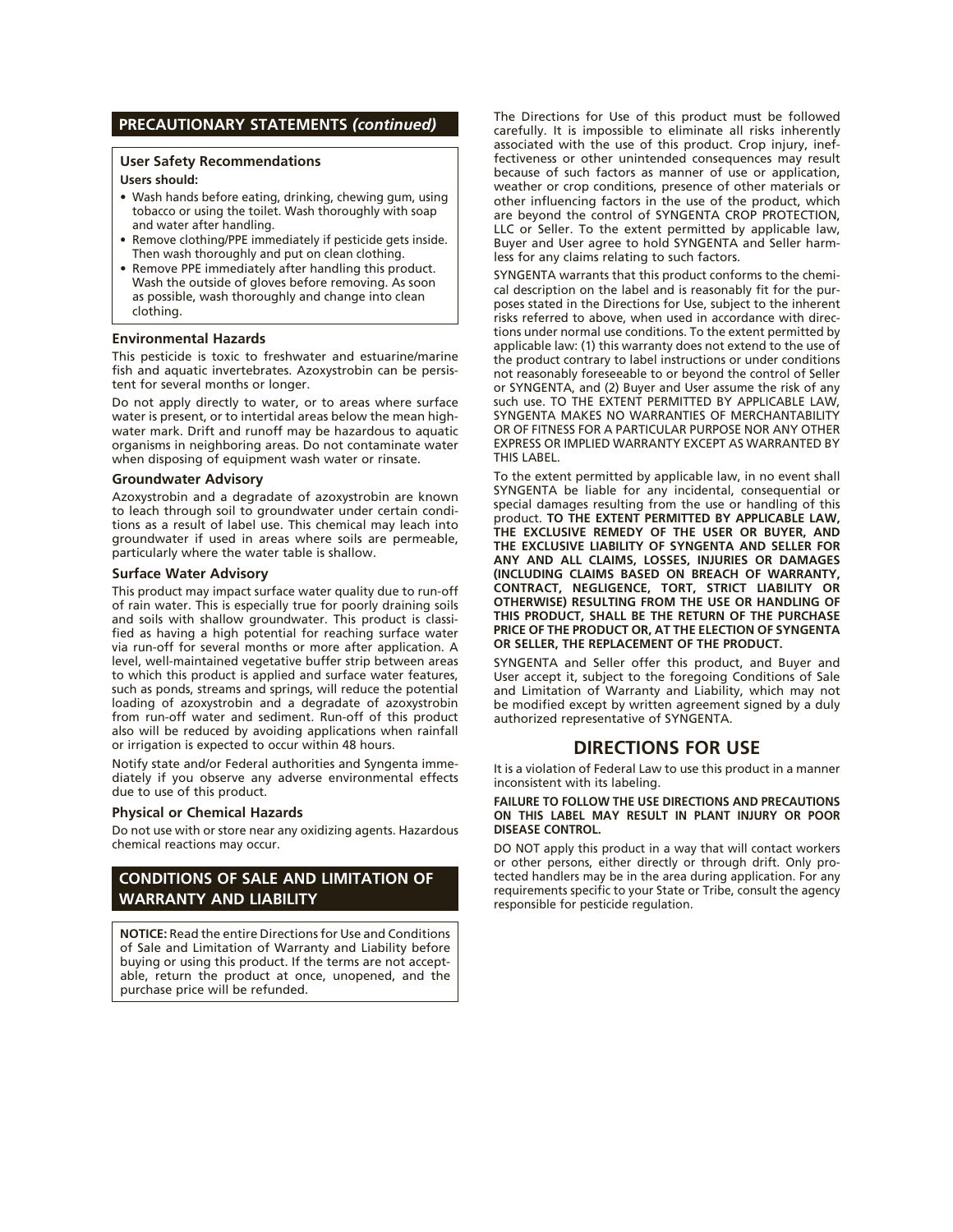## **AGRICULTURAL USES**

#### **AGRICULTURAL USE REQUIREMENTS**

Use this product only in accordance with its labeling and with the Worker Protection Standard, 40 CFR part 170. This Standard contains requirements for the protection of agricultural workers on farms, forests, nurseries, and greenhouses, and handlers of agricultural pesticides. It contains requirements for training, decontamination, notification, and emergency assistance. It also contains specific instructions and exceptions pertaining to the statements on this label about personal protective equipment (PPE), notification to workers, and restricted-entry interval. The requirements in this box only apply to uses of this product that are covered by the Worker Protection Standard.

#### **Do not enter or allow worker entry into treated areas during the restricted-entry interval (REI) of 12 hours.**

PPE required for early entry to treated areas that is permitted under the Worker Protection Standard and that involves contact with anything that has been treated, such as plants, soil or water is:

- • Coveralls
- • Chemical-resistant gloves made of any waterproof material such as polyvinyl chloride, nitrile rubber or butyl rubber
- Shoes plus socks

## **NON-AGRICULTURAL USES**

Broad-spectrum, systemic fungicide for the prevention and control of turf diseases on golf courses, sod farms, institutional, commercial and industrial buildings, and collegiate and professional athletic fields

#### **NON-AGRICULTURAL USE REQUIREMENTS**

The requirements in this box apply to uses of this product that are NOT within the scope of the Worker Protection Standard for agricultural pesticides (40 CFR Part 170). The WPS applies when this product is used to produce agricultural plants on farms, forests, nurseries, or greenhouses. The area being treated must be vacated by unprotected persons.

Do not treat areas while unprotected humans or domestic animals are present in the treatment areas. Because certain states may require more restrictive reentry intervals, consult your State Department of Agriculture for further information.

Do not allow entry into treatment area until area that was treated with Heritage Action is dry.

## **PRODUCT INFORMATION**

Heritage Action couples a broad-spectrum, systemic fungicide with a systemic compound used for control or suppression of disease through induction of host plant resistance. Heritage (azoxystrobin) is a broad-spectrum, systemic fungicide that prevents and controls pathogens causing foliar, stem, and root diseases, including leaf and stem blights, leaf spots, patch diseases, mildew, molds and rusts of turfgrass. Action (acibenzolar) exhibits an additional unique mode of action, beyond Heritage alone, which mimics the natural systemic activated resistance (SAR) response found in most plant species. This SAR response does not involve direct activity against the target pathogens.

Heritage Action is a member of Syngenta's Plant Performance™ product line that may improve plant vigor and quality. The additional benefits are due to positive effects on plant physiology, which can vary according to plant species and growing environment.

Heritage Action fungicide may be used to control these diseases on golf courses, sod farms, institutional, public, commercial and industrial buildings, and collegiate and professional athletic fields. Heritage Action may be applied as a foliar spray in alternating spray programs or in tank mixes with other registered turf-protection products.

#### **USE PRECAUTIONS AND RESTRICTIONS**

**Adjuvants:** When an adjuvant is to be used with this product, the use of an adjuvant that meets the standards of the Chemical Producers and Distributors Association (CPDA) adjuvant certification program is recommended.

**DO NOT** apply more than 10 lb product per acre per year (3.7 oz product per 1,000 sq ft per year).

**DO NOT** apply more than 1.1 lb of Heritage Fungicide (0.55 lb ai) per acre per application.

**DO NOT apply to residential lawns.**

**DO NOT** apply by air.

**DO NOT** graze or feed clippings from treated turf areas to animals.

#### **SPRAY DRIFT MANAGEMENT**

**DO NOT** spray when conditions favor drift beyond area intended for application.

**DO NOT** apply when weather conditions favor drift from treated areas to non-target aquatic habitat. Conditions that contribute to drift include thermal inversion, wind speed and direction, sprayer nozzle/ pressure combinations, and spray droplet size. Contact your State extension agent for spray drift prevention guidelines in your area.

**DO NOT** apply this product in a way that will contact workers or other persons, either directly or through drift. Only protected handlers may be in the area during application. For any requirements specific to your State or Tribe, consult the State or Tribal agency responsible for pesticide regulation.

AVOIDING SPRAY DRIFT IS THE RESPONSIBILITY OF THE APPLICATOR.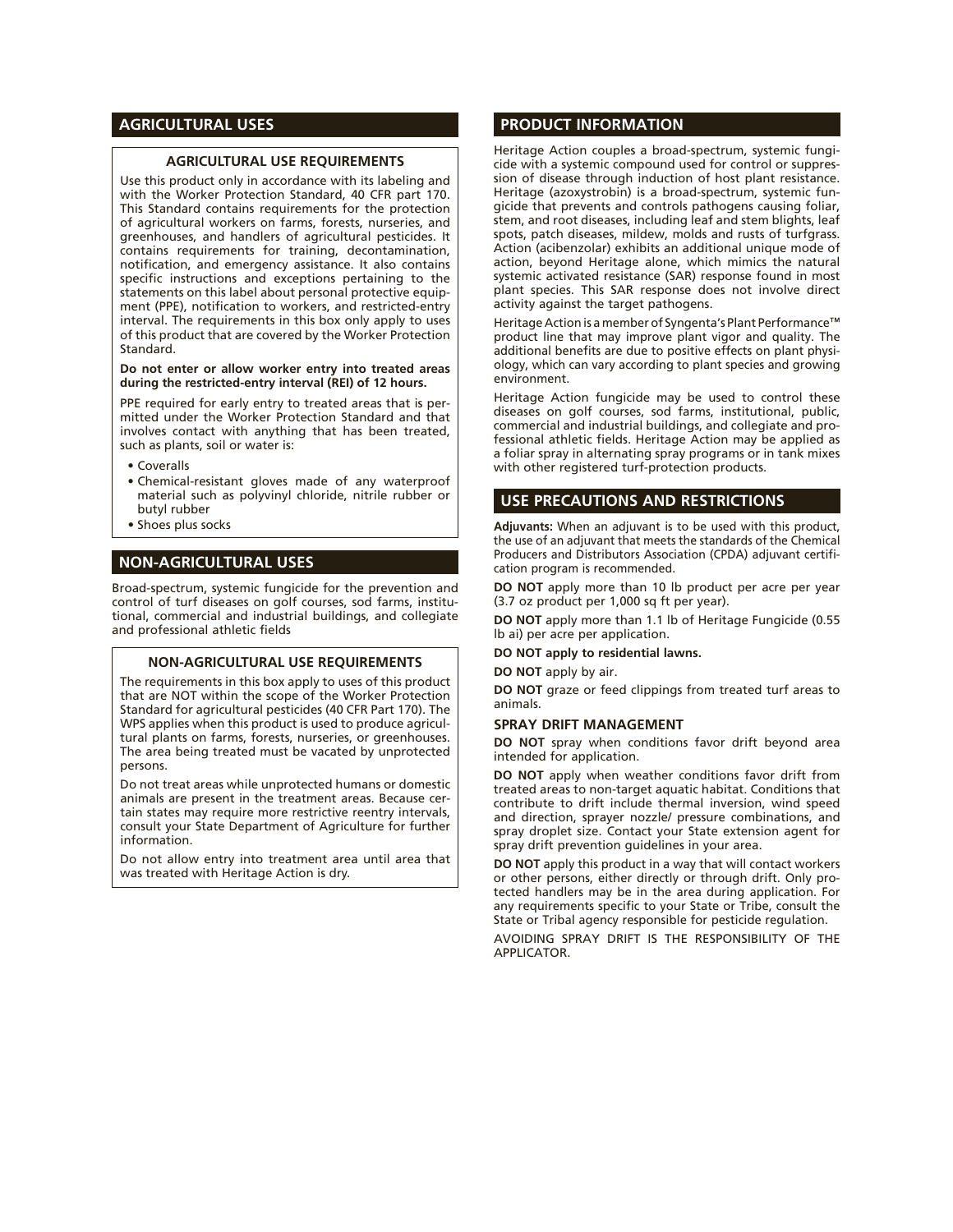#### **PHYTOTOXICITY**

Heritage Action is extremely phytotoxic to certain apple and crabapple varieties. Extreme care must be used to prevent injury to apple and crabapple trees. Even trace amounts can cause unacceptable phytotoxicity. **DO NOT** spray Heritage Action where spray drift may reach apple or crabapple trees.

Heritage Action has demonstrated some phytotoxic effects when mixed with products that are formulated as EC's. These effects are enhanced if applications are made under cool, cloudy conditions and these conditions remain for several days following application. In addition, adjuvants that contain some form of silicone have also contributed to phytotoxicity.

#### **INTEGRATED PEST (DISEASE) MANAGEMENT (IPM)**

Sound turf management resulting in healthy, vigorous turf is the foundation of a good IPM program. Cultural practices such as proper choice of turf variety, nutrient management, proper cutting height, thatch management, and proper watering, drainage, and moisture stress management should be integrated with the use of fungicides to increase turf vigor and reduce the susceptibility to disease. Immunoassay detection kits and extension service diagnostic services can assist in the early and accurate identification of causal organisms and corresponding selection of the proper fungicide when required.

#### **RESISTANCE MANAGEMENT**

Heritage Action exhibits two modes of action. Plant pathogens are known to develop tolerance to host plant resistance and to products used repeatedly for control. The use of Heritage Action should conform to sensitivity management strategies established for crops and use areas due to its two modes of activity Heritage Action should be applied in a tank mix or alternation program with other registered fungicides that have a different mode of action and to which pathogen resistance has not developed. Since Heritage Action contains a strobilurin fungicide, avoid alternation with other strobilurins. Do not apply more than two sequential Heritage Action applications for Gray leaf spot and Pythium disease control. For all other diseases when Gray leaf spot and Pythium diseases are not present, do not apply more than three sequential applications of Heritage Action.

#### **MIXING INSTRUCTIONS**

Thoroughly clean spray equipment before using this product to prevent possible crop injury or nozzle clogging problems from spray tank contamination. To prepare spray solution, partially fill the spray tank with clean water and begin agitation. Add the specified amount of Heritage Action to the tank allowing adequate time for good dispersion and then add an adjuvant if recommended. Vigorous agitation is necessary for proper dispersal of the product. Maintain maximum agitation throughout the spraying operation. Do not let the spray solution stand overnight in the spray tank. Do not prepare more spray solution than is needed for the immediate spray operation. Flush the spray equipment thoroughly following each use and apply the rinsate to a previously treated area.

Heritage Action is compatible with many commonly used fungicides, liquid fertilizers, herbicides insecticides and biological control products. If tank mixes are desired, observe all directions, precautions, and limitations on labeling of all products used. Consult compatibility charts or your local or state agricultural or turf authorities for compatibility information. Do not combine Heritage Action in the spray tank with any product unless compatibility charts or your own prior use has shown that the combination is physically compatible, effective and non-phytotoxic under your conditions of use. If physical compatibility is unknown, the following testing procedure should be followed: pour the recommended proportions of the products into a suitable container of water, mix thoroughly and allow it to stand for at least 20 minutes. If the combination remains mixed or can be re-mixed readily, the mixture is considered physically compatible.

Products should be added to the spray tank in the following order: Heritage Action, other WG or dry flowable formulations, wettable powders and flowable (aqueous suspensions) products. Finish filling the tank to the desired volume to obtain the proper spray concentration. Maintain agitation throughout the spraying operation. Do not allow spray mixture to stand overnight or for prolonged periods. Make up only the amount of spray required for immediate use. Sprayers should be thoroughly cleaned immediately after application.

#### **APPLICATION INSTRUCTIONS**

Heritage Action should be applied prior to disease development. Heritage Action mimics the SAR response in plants. Maximum disease control is normally obtained 4 days after a Heritage Action application. Apply Heritage Action at rates and timings given on this label. Use the shortest specified application interval and/or the highest specified rate under conditions of heavy infection pressure, highly susceptible varieties, or when environmental conditions conducive to disease exist. Repeat applications at specified intervals for as long as required. Mix Heritage Action with the required amount of water and apply as a dilute spray application in 2–4 gallons of water per 1,000 square feet (87–174 gallons per acre). Proper adjustments and calibration of spraying equipment is essential for best disease control. For spot treatments, use 0.2 oz Heritage Action per 1 to 2 gallons of water.

#### **For use with soil injection applications:**

Heritage Action may be applied through a liquid fungicide injector for the control of ectrotrophic root diseases such as summer patch and take-all patch. Use Heritage Action only in liquid injection equipment specifically designated for pesticide use.

Apply Heritage Action at 0.2 to 0.4 oz per 1,000 sq ft. Spray carrier volume should fall within 30–150 gallons of water per 1,000 sq ft. Injection hole spacing of 1 inch by 1 inch is recommended for optimum control. Injection depth should be no greater than 2 inches. One inch depth is recommended for optimum results. Application timing should follow disease control strategies used for normal broadcast spray programs.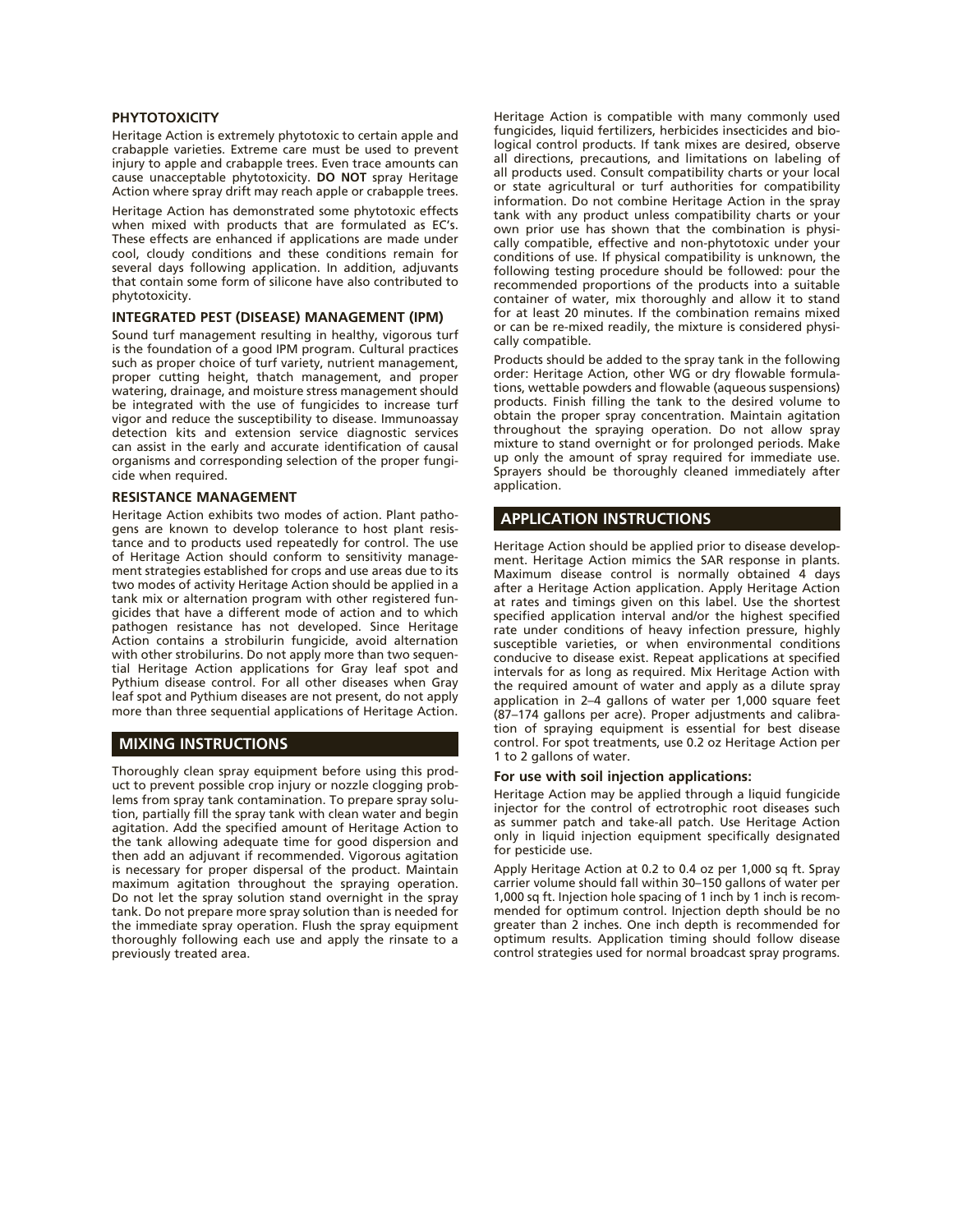### **For use in the establishment of turfgrass from seed or in overseeding of dormant turfgrass:**

Heritage Action may be used for control of certain turfgrass diseases associated with turfgrass establishment from seed. Heritage Action may also be used during overseeding of dormant turfgrass.

Heritage Action may be safely applied before or after seeding or at seedling germination and emergence to ryegrass, bentgrass, bluegrass, and fescue turfgrass types. Optimum application timing is during seeding.

**TABLE 1: Use Rates and Timings for Listed Diseases**

| <b>Target Diseases1</b>                                                                        | <b>Use Rate</b><br>(oz product<br>per 1,000<br>sq ft) | <b>Application</b><br>Interval<br>(days) | <b>Remarks</b>                                                                                                                                                                                                                                                                                                                                                                                                                                              |
|------------------------------------------------------------------------------------------------|-------------------------------------------------------|------------------------------------------|-------------------------------------------------------------------------------------------------------------------------------------------------------------------------------------------------------------------------------------------------------------------------------------------------------------------------------------------------------------------------------------------------------------------------------------------------------------|
| Anthracnose<br>(Colletotrichum<br>graminicola)                                                 | $0.2 - 0.4$                                           | $14 - 28$                                | Use preventatively. Begin<br>applications when conditions<br>are favorable for disease<br>infection, prior to disease<br>symptom development.                                                                                                                                                                                                                                                                                                               |
| Bermudagrass<br>Decline<br>(Gaeumannomyces<br>graminis var.<br>graminis)                       | 0.4                                                   | 28                                       | Use preventatively. Begin<br>applications when conditions<br>are favorable for disease<br>infection, prior to disease<br>symptom development.                                                                                                                                                                                                                                                                                                               |
| <b>Brown Patch</b><br>(Rhizoctonia<br>solani)                                                  | $0.2 - 0.4$                                           | $14 - 28$                                | Apply when conditions are<br>favorable for disease<br>development.                                                                                                                                                                                                                                                                                                                                                                                          |
| Brown Ring Patch<br>(Waitea circinata<br>var. circinata)                                       | $0.2 - 0.4$                                           | $14 - 28$                                | Apply when conditions are<br>favorable for disease<br>development.                                                                                                                                                                                                                                                                                                                                                                                          |
| <b>Yellow Patch</b><br>(Rhizoctonia<br>cerealis)                                               | $0.2 - 0.4$                                           | $14 - 28$                                | Make one or two applications<br>in fall or when conditions<br>are favorable for disease<br>development.                                                                                                                                                                                                                                                                                                                                                     |
| <b>Fairy Ring</b><br>(Lycoperdo,<br>Arachnion,<br>Bovista,<br>Vascellum, and<br>Agrocybe spp.) | 0.4                                                   | 28                                       | Apply preventatively or as<br>soon as possible after fairy ring<br>symptoms develop. Apply only<br>in 4 gallons water per 1,000<br>square feet (174 gallons /acre).<br>Add the recommended rate of<br>a wetting agent to the final<br>spray. Fairy ring symptoms<br>may take 2 to 3 weeks to<br>disappear following curative<br>applications and reapplication<br>may be required in some cases.<br>Severely damaged or thin turf<br>may require reseeding. |
| <b>Fusarium Patch</b><br>(Microdochium<br>nivale)                                              | $0.2 - 0.4$                                           | $14 - 28$                                | Use preventatively. Begin<br>applications when conditions<br>are favorable for disease<br>infection, prior to disease<br>symptom development.                                                                                                                                                                                                                                                                                                               |
| Gray Leaf Spot<br>(Pyricularia grisea)                                                         | $0.2 - 0.4$                                           | $14 - 28$                                | Begin applications before dis-<br>ease is present and continue<br>applications while conditions<br>are favorable for disease<br>development.                                                                                                                                                                                                                                                                                                                |
| Gray Snow Mold<br>Typhula blight<br>(Typhula incarnata,<br>T. ishikariensis)                   | 0.4                                                   | $10 - 28$                                | Make two applications of<br>0.4 oz spaced 10-28 days<br>apart in late fall just before<br>snow cover. Tank-mixing with<br>another snow mold fungicide,<br>such as Daconil®, may<br>enhance control under severe<br>disease pressure.                                                                                                                                                                                                                        |
| Leaf Rust<br><b>Stem Rust</b><br><b>Stripe Rust</b><br>(Puccinia spp.)                         | $0.2 - 0.4$                                           | $14 - 28$                                | Begin applications when<br>conditions are favorable for<br>disease infection, prior to dis-<br>ease symptom development.                                                                                                                                                                                                                                                                                                                                    |

| Target Diseases <sup>1</sup>                                                         | <b>Use Rate</b><br>(oz product<br>per 1,000<br>sq ft) | <b>Application</b><br><b>Interval</b><br>(days) | <b>Remarks</b>                                                                                                                                                                                                                            |
|--------------------------------------------------------------------------------------|-------------------------------------------------------|-------------------------------------------------|-------------------------------------------------------------------------------------------------------------------------------------------------------------------------------------------------------------------------------------------|
| Leaf spot<br>(Bipolaris spp.)                                                        | $0.2 - 0.4$                                           | $14 - 21$                                       | Apply when conditions are<br>favorable for disease<br>development.                                                                                                                                                                        |
| <b>Melting Out</b><br>(Drechslera poae)                                              | $0.2 - 0.4$                                           | $14 - 21$                                       | Apply when conditions are<br>favorable for disease<br>development.                                                                                                                                                                        |
| Necrotic Ring Spot<br>(Leptosphaeria<br>korrae)                                      | $0.2 - 0.4$                                           | $14 - 28$                                       | Apply when conditions are<br>favorable for disease<br>development.                                                                                                                                                                        |
| Pink Patch<br>(Limonomyses<br>roseipellis)                                           | $0.2 - 0.4$                                           | $14 - 28$                                       | Apply when conditions are<br>favorable for disease<br>development.                                                                                                                                                                        |
| <b>Pink Snow Mold</b><br>(Microdochium<br>nivale)                                    | 0.4                                                   | $10 - 28$                                       | Make two applications of<br>0.4 oz spaced 10-28 days<br>apart in late fall just before<br>snow cover. Tank-mixing with<br>another snow mold fungicide,<br>such as Daconil, may enhance<br>control under severe disease<br>pressure.       |
| Powdery Mildew<br>(Erysiphe graminis)                                                | $0.2 - 0.4$                                           | $14 - 28$                                       | Begin applications when<br>conditions are favorable for<br>disease infection, prior to dis-<br>ease symptom development.                                                                                                                  |
| Pythium Blight<br>Pythium Root Rot<br>(Pythium spp.)                                 | $0.2 - 0.4$                                           | $10 - 14$                                       | Use preventatively. Begin<br>applications before disease<br>is present. During periods of<br>prolonged favorable condi-<br>tions, treat on the 10 day<br>application interval. For use<br>on newly seeded as well as<br>established turf. |
| Pythium Root<br>Dysfunction<br>(Pythium volutum)                                     | 0.4                                                   | $21 - 28$                                       | Apply preventatively when<br>mean daily soil temperatures<br>are between 55 F and 70 F.<br>Irrigate with 0.1 to 0.2 inches<br>within 24 hours after applica-<br>tion to facilitate movement<br>into the root zone.                        |
| <b>Red Thread</b><br>(Laetisaria<br>fuciformis)                                      | $0.2 - 0.4$                                           | $14 - 28$                                       | Apply when conditions are<br>favorable for disease<br>development.                                                                                                                                                                        |
| Rhizoctonia Large<br>Patch/Zoysia Patch<br>(Rhizoctonia<br>solani)                   | $0.2 - 0.4$                                           | $14 - 28$                                       | Make one or two applications<br>in fall or when conditions are<br>favorable for disease develop-<br>ment. Spring applications<br>may also be required in some<br>locations or when disease<br>pressure is high.                           |
| Leaf and<br>Sheath Spot<br>(Rhizoctonia zeae)                                        | $0.2 - 0.4$                                           | $14 - 28$                                       | Apply when disease conditions<br>are favorable for disease<br>development.                                                                                                                                                                |
| Southern Blight<br>(Sclerotium rolfsii)                                              | $0.2 - 0.4$                                           | 14–28                                           | Apply when conditions are<br>favorable for disease<br>development.                                                                                                                                                                        |
| Spring Dead Spot<br>(Ophiospharella<br>korrae,<br>O. herpotricha,<br>and O. narmari) | $0.2 - 0.4$                                           | $14 - 28$                                       | Apply 1 or 2 applications<br>approximately one month<br>prior to bermudagrass dor-<br>mancy. 1/8-1/4 inch of irriga-<br>tion directly after application is<br>recommended. Reapply 14-28<br>days later.                                   |
| Summer Patch<br>(Magnaporthe<br>poae)                                                | $0.2 - 0.4$                                           | 14-28                                           | Apply when conditions are<br>favorable for disease<br>development.                                                                                                                                                                        |

*continued…*